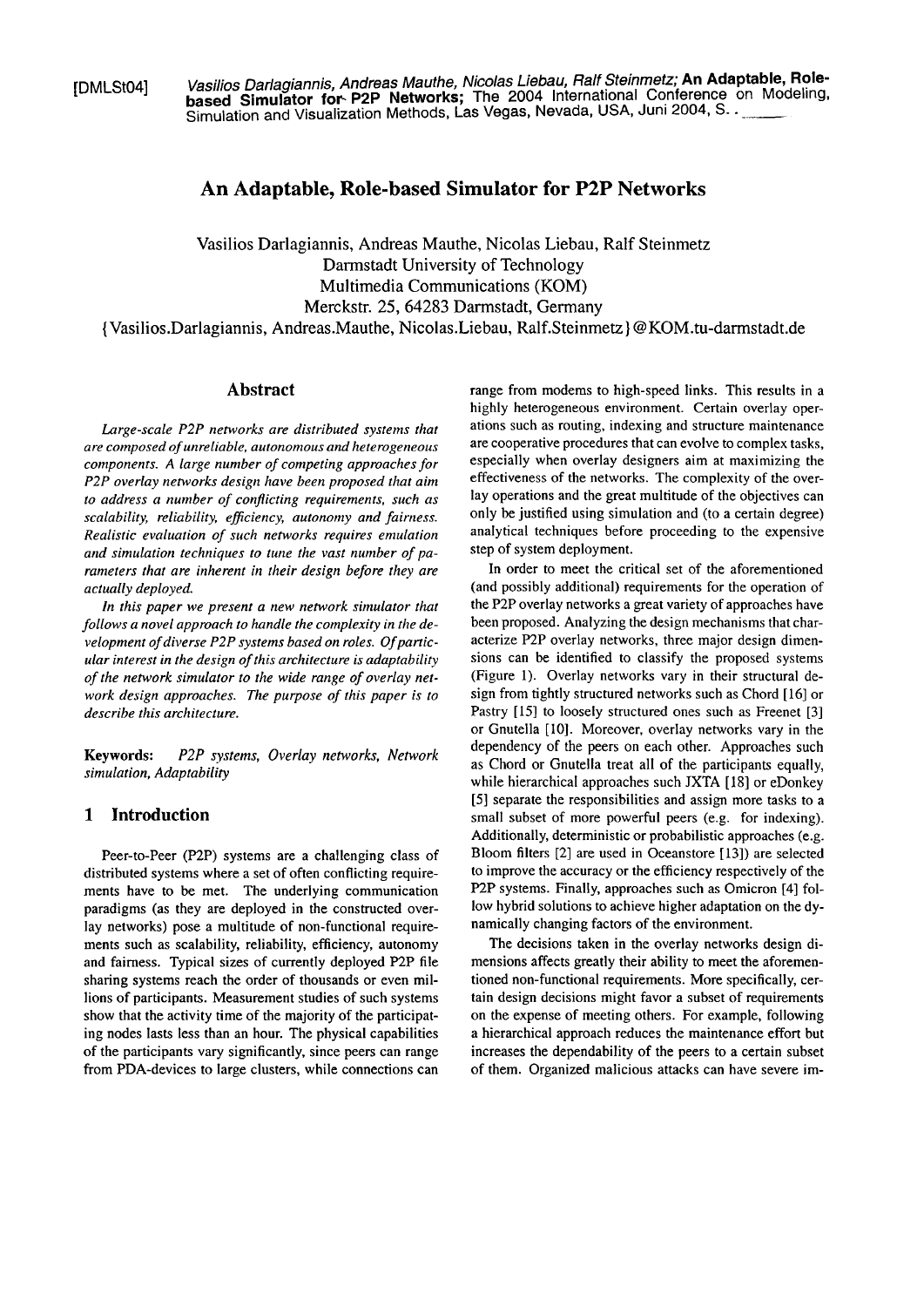pact in this case. Similar trade-offs appear with each identified dimension. In order to evaluate the large number of approaches and enable the fair comparison of the results in an as realistic as possible environment, emulation and simulation techniques are mandatory.

Developing a simulator in general is a process that imposes a number of design and implementation issues. The depth at which a simulator models the problems should be sufficient to get valid results. Additionally, it should provide sufficient functionality and be able to extend and adapt to cover new concepts. However, when models become large in size they require extensive support in memory and computation power to perform the experiments. **A** balance of the trade-offs in the level of details is required.

Modeling P2P systems poses certain requirements on the ability to capture the involved complexity. Effective mechanisms are required to model the user behavior, the details of the communication protocols at the overlay level and in certain occasions detailed modeling of the underlying physical network. To enable the simulation of complex approaches (e.g. Omicron) advanced concepts such as clustering mechanisms and role assignment should be supported as well.



Figure 1. Overlay network design dimensions

# **1.1 Design Considerations and Related Work**

A large number of simulators have been examined as potential candidates that could be used to extensively examine the characteristics of diverse P2P approaches. Ns-2 [7] was initially considered as a candidate mainly because of the great popularity of the tool. While Ns-2 is the default option for transport and lower (OSI) network protocols, it proved to be inefficient for P2P systems. The detailed model of the routers and the transmitted packets, made the simulation of large size P2P systems very demanding. Moreover, the duality in the language requirements made it less appealing.

J-Sim (formerly known as Javasim) [19] was another candidate that was investigated. Its layered-design sounded a promising alternative that could enable the simulation of larger systems. Initially, J-Sim was used as a base underlying network but due to the large resource consumption it was replaced by a more lightweight solution.

The Neurogrid Simulator [12] is designed specifically for P2P systems so it offers a more efficient model. However, the fact that it was initially designed for a specific system (Neurogrid) and the lack of sufficient documentation limited its potential as a general-purpose P2P simulator.

Ptolemy [G] is a general-purpose simulator that offers a large variety of simulation models. However, it is not a lightweight solution appropriate for large-scale P2P systems.

Finally, some other simulators were briefly examined, such as 3LS [17], Desmo-J **[14],** Simjava [ll], myns [I]. For different reasons, they failed to meet the aforementioned requirements.

# **2 Architecture**

### **2.1 Functionality Layers**

In order to address effectively the complexity of P2P systems, an analysis of their functionality was performed to divide them in distinguishable parts. Three layers have been identified that can effectively divide their functionality<sup>1</sup>:

- **User behavior layer:** This layer captures the actions taken by the users. This might include their behavior using advanced services and express their cooperativeness or inclination to become free riders (a well-known phenomenon in the context of P2P systems). In addition, this layer captures important information for the reliability and stability of the P2P overlay. It is very important to simulate accurately the rates at which peers join and leave the P2P overlays. Based on this information prediction algorithms can be developed to optimize the operation of the overlays and the usage of the related resources.
- Overlay protocol layer. Overlay protocols (are application layer protocols for constructing the overlay networks) and performing the related operations are included in this layer. More specifically, this layer consists of the communication protocols of the overlay networks and the corresponding algorithms such as message routing, dissemination of system-related information (e.g. estimated peer reliability), maintenance of the overlay structure, etc. This layer is the most significant one with respect to the P2P paradigm.

<sup>&</sup>lt;sup>1</sup>A similar functionality separation is proposed in [17].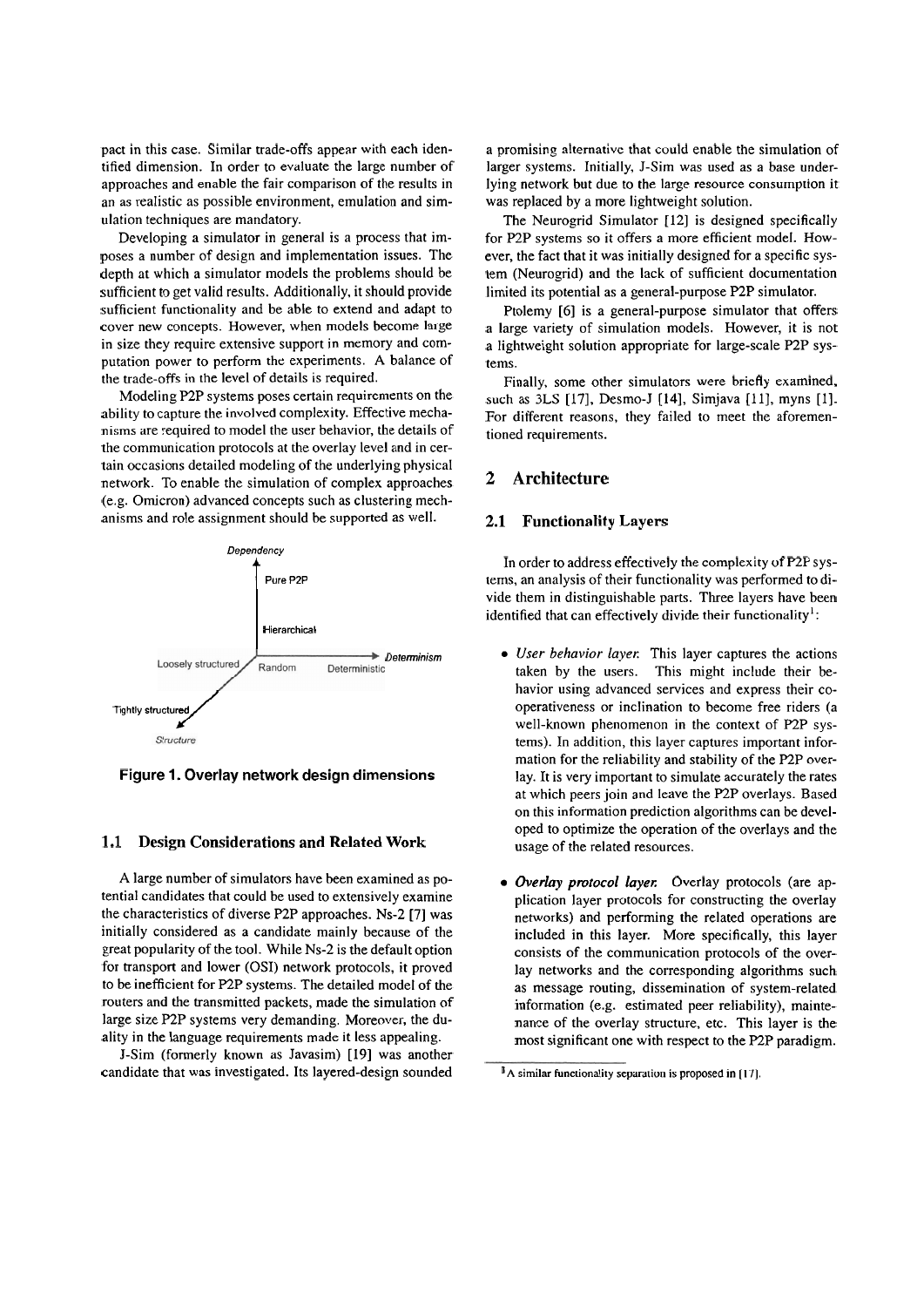*Network transmission layer:* This layer captures the details of the physical network (e.g. latency and bandwidth) and the related communication protocols that are located at the four lower layers of the OS1 model. Although in many cases the details of this model are not of high importance for the researchers of P2P systems, they can play very important role (especially in cases where network QoS is of great importance such as media streaming within P2P overlays). This layer is responsible to model the details of delivering packets between peers.



**Figure 2. Functionality layers** 

Figure 2 shows the functional architecture of the simulator. It is designed in a way that can naturally capture the needs of the P2P systems as they have been analyzed. Tlie *Agent* layer represents and models user's behavior, the Overlay layer includes the details of the P2P protocols and the *NenvorkWrapper* is the layer that enables the attachment of a variety of network models that can capture the physical network details in a plethora of levels. Finally, the architecture includes a core component of the simulator, the *SimulationEngine,* in addition to the functional layers. The simulator has been designed in a way that a great multitude of simulation engines (e.g. event-based, process-based) can be attached to perform the simulation. A default simulation engine is provided, though users can exchange it with customized ones that may be more appropriate for certain scenarios.

#### **2.2 Components**

The aim of developing this tool is to provide a generalpurpose P2P simulator, which is not dedicated to any specific P2P architecture or system. For this reason it has been designed following a framework-like approach. As a first step, many different P2P overlay architectures (structured, unstructured, flat, hierarchical, hybrid) have been analyzed to capture their requirements.

Following this step, the most important components have been identified to represent them as well-defined entities in the software architecture of the simulator. The framework of the simulator is based on the concept of plug-ins. A clear interface is defined for every identified core component to offer the required functionality. Either a default implementation (in cases where it offers general-purpose functionality suitable for any P2P approach) or an abstract base implementation with general functionality is provided. It is straightforward to replace the default implementation of each component with a customized one since there is a clear interface that can be referenced in the implementation of the other components. Changes are only locally required inside the component. As an example of a component of this category, consider the *SimulationEngine.* Users can replace the default event-based engine with a process-based one. An abstract base implementation with general functionality is provided in cases where no default implementations can be proposed. The base implementation has to be extended to satisfy the needs of the particular system. The *Agent* is an example component of this category that has to be extended.

The interaction with the default or the customized components takes place via the well-defined interfaces, making it implementation detail agnostic. Figure **3** illustrates the aforementioned design patterns of the core components.



**Figure 3. Component Design Pattern** 

The extended analysis of many well-known P2P systems provided a comprehensive understanding of their structure. The most important identified concepts are listed here.

- Peer. It represents the peer itself encapsulating all the related components.
- *GUID*. Every peer can be uniquely identified using a Globally Unique IDentifier (GUID). In many cases, no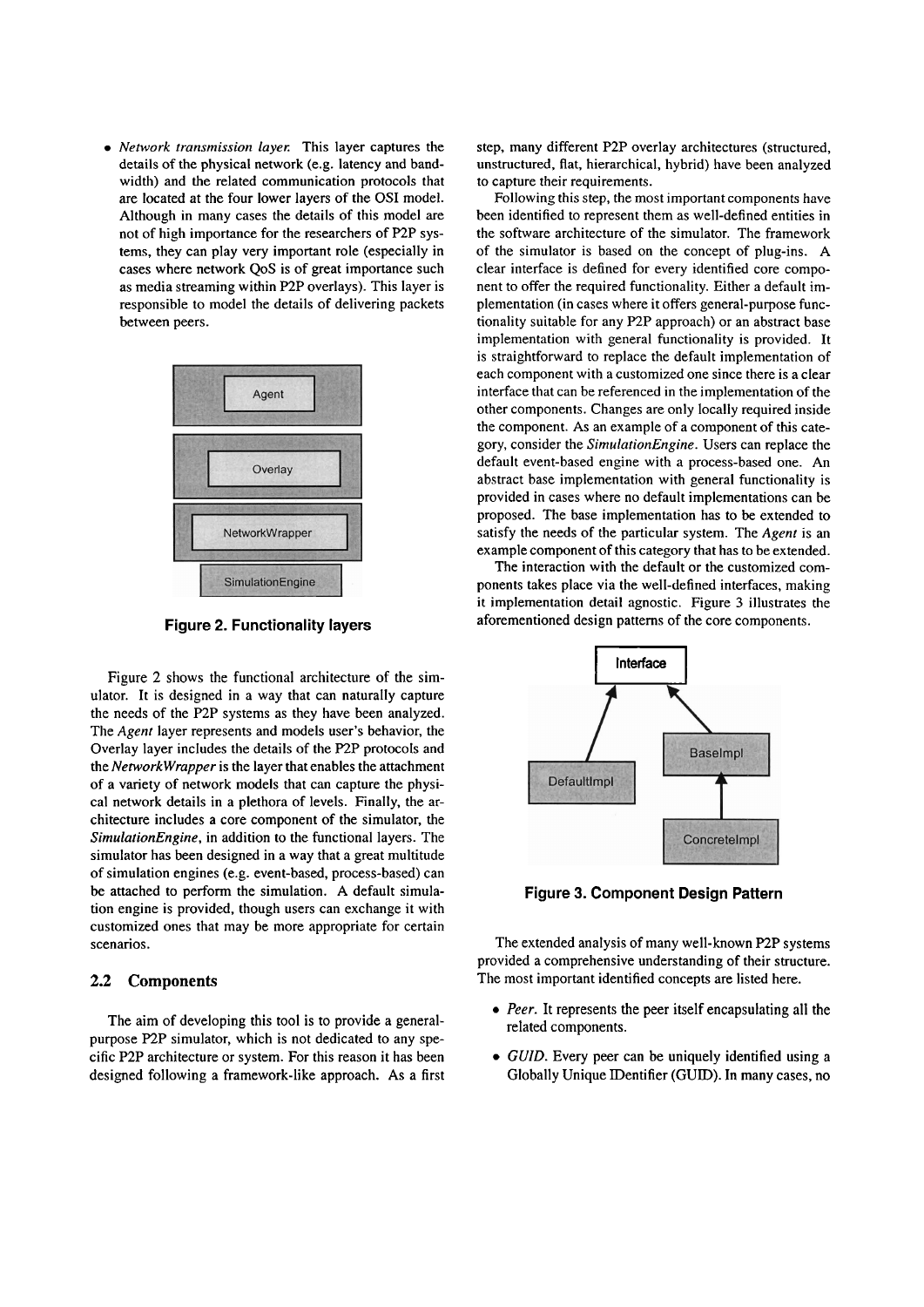central authority exists to guarantee the uniqueness of the identifiers so efficient distributed algorithms should be employed.

- *Overlays.* They encapsulate the components that are related to the construction of the overlay networks. In many cases peers participate in many sub-overlays (especially in cases of hierarchical approaches).
- *Cluster Map.* Many systems introduce the concept of clusters of peers, where peers are grouped together with respect to certain constraints, user interests or network proximity-based requirements. Cluster Maps are entities that summarize the membership information of each cluster.
- *Routing Table.* Each peer maintains a number of neighbors, in order to construct the overlays. The Routing Tables encapsulate this information. The scope of each Routing Table is the corresponding overlay network.
- *Roles.* In many cases, having identical responsibilities for each peer can lead to inefficient systems. Many approaches propose the identification of roles, appropriate for different peers in order to overcome this problem.
- *Message Dispatcher.* Although this component is not very important from a conceptual point of view, it plays an important role in the correct and valid operation of the peers. Peers that participate in multiple overlays and hold a number of different roles require a mechanism to direct the incoming messages to the appropriate receivers.
- *Messages. A* large number of different messages may exist in P2P systems. They are vital components to develop the distributed nature of the P2P systems.
- *Protocols*. This is a concept that represents the overlay protocols. It is helpful in the modeling of the systems. A protocol is constructed by s set of messages.
- *Documents.* Documents represent items of interest that can be shared between peers. They are identified by GUIDs.
- *Index.* Indices are structures that summarize the location of the documents in the P2P System. They can be detailed structures or can be modeled using appropriate probabilistic methods to simulate their operation.
- *Cache.* Caches are document repositories of limited size. They can significantly improve the performance of the overlay operations (e.g. in cases of Zipfian request distribution).
- *Link.* Links encapsulate the details of the physical connections among peers. They can include complex models of the latency and the bandwidth or simple ones that offer certain functions (e.g. in-order message delivery).
- *NetworkWrapper.* NetworkWrappers are general objects that adapt and hide the details of the underlying network from the Overlay layer. Links are encapsulated inside them.

Figure 4 shows the architectural components of each Peer. Components are grouped using similar (gray-level) colors to denote a higher dependence and interaction among them. Multiplicity of the entities is demonstrated with overlapping rectangles.



**Figure 4. Core peer components** 

### **2.3 Networking Support**

As it has already been mentioned, the architecture of the simulator enables the easy adaptation of many components to fulfil a variety of functionalities. Holding the Same axiom for the network layer, a general interface *(NetworkWrapper)*  has been defined to encapsulate the details of the networking layer. **A** lightweight default implementation is provided that offers a simple but sufficient for most of the cases solution. The characteristics of this model are given in the following list:

- *Reliable communication:* Taking into account the fact that most of the deployed P2P systems employ TCP as a transport protocol to exchange messages, this model provides reliable communication in end-to-end basis. This means that no packets will ever be dropped because of buffer overflows in routers.
- *Peers can depart arbitrarily (fail):* Peers can depart without prior notification. This is the only type of fail-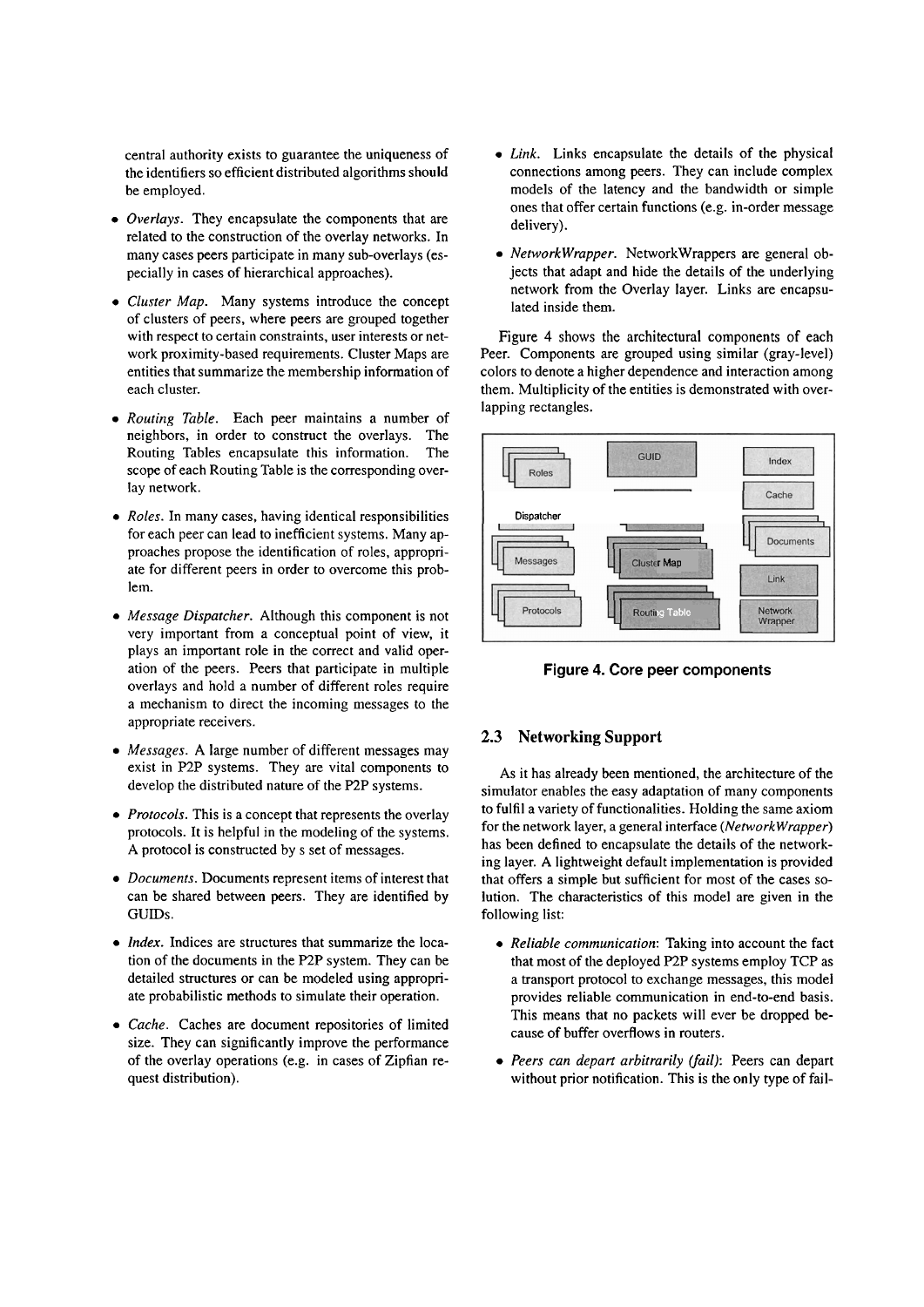ure that can take place in this simple model. Network connectivity is assumed.

- *In-order message delivery:* Messages that belong to the Same session are guaranteed to be delivered inorder. Again, this follows from TCP like modeled connections.
- *Random delay on links:* In this model links are entities that connect two peers as illustrated in Figure 5. The details of the physical network are hidden in this model. In order to provide a simple solution that takes into account the delay in delivering messages, a probabilistic approach has been chosen. The delay can take some bounded random values. If the delivery of the previous message is still in progress then this delay is always additive to the delay that was calculated to the previously submitted message over the Same link. Although this approach is not very sophisticated, it provides a simple and effective mechanism to guarantee in-order delivery of messages.



**Figure 5. Link modelling** 

#### **2.4 Simulation Engine**

A framework-like approach has been followed to allow the easy replacement of the default simulation engine with customized engines. The requirements for the simulation engine are efficiency and sufficient functionality. Figure *6*  provides the software design of the default simulation engine. The *SimulationFramework* is a general-purpose component that is called by the *Application* to create certain scenarios (build nodes, agents, topologies, etc.), Start them and process the results of the experiments. The *Simulator* is an interface that provides vital information about the Status and the progress of the simulation. The *Scheduler* enables the insertion of the active components into the simulator that can generate events. It ensures the correct execution of those generated events in order to provide valid experiments. The duration of each experiment is controlled by the scheduler and the parameters that the *Application* defines. *Peers* add the generated events indirectly via the *Network-Wrapper* interface. The events themselves are modeled by the so-called *Event* class. They provide information like the scheduled execution time, the content of the messages, the destination and the originator. An efficient implementation of an ordered *Queue* is used to store the generated messages and provide them for execution. The default implementation of the simulation engine is single-threaded with respect to the model actions. It is not very clear if there will be any performance improvement by making it multithreaded. Thus, it was decided to avoid the complexity of multi-thread programming. However, costly **U0** operations can be performed by different threads to improve the overall performance.



**Figure 6. Simulation engine** 

#### **3 Roles**

A novel characteristic of this simulator is the ability to support multiple roles for each peer in an effective way. Roles represent responsibilities for certain operations, such as routing or indexing. In order to achieve that an appropriate abstract framework is necessary. A common role has been identified for each peer independently of the selected system to be simulated. It is the *Connector* role, which provides the establishment of the inter-peer connections (not necessarily in a TCP way):

- It handles the creation and tear-down of each connection.
- It checks the validity of the connections with ping/pong messages.

Furthermore, the Connector offers the means to dynamically update the roles "installed" on each peer. In addition, it dynamically updates the local Cluster Maps as they evolve over time.

Table 1 provides the identified roles as they appear in the different node types of three P2P networks. These P2P networks are representative systems of different design approaches. JXTA is a hierarchical system, Chord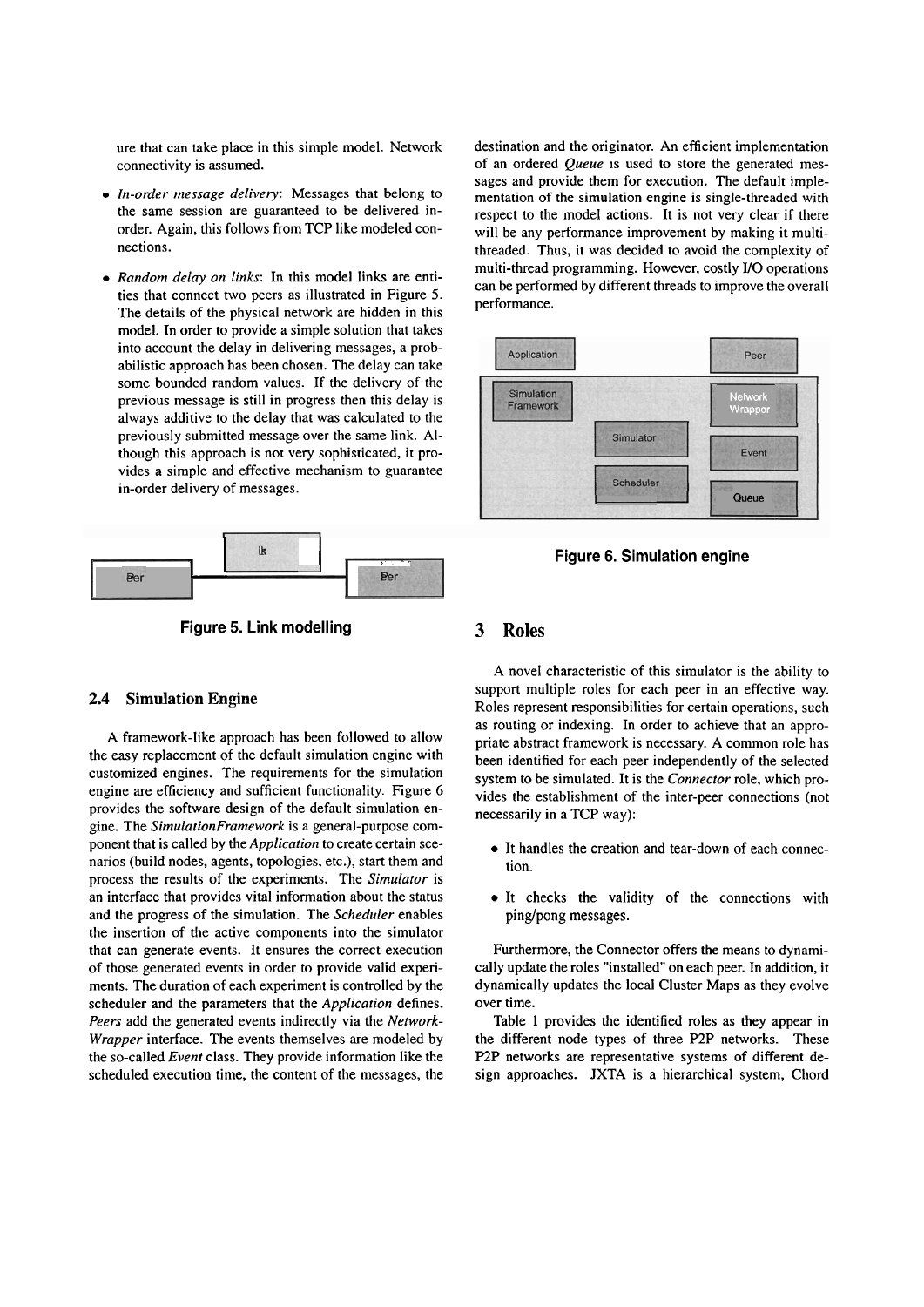is a non-hierarchical P2P approach and Omicron is a hybrid one. Five core operations are shown: *Routing* (RT), *Caching* (CH), *lndexing* (IX), *Maintaining (MN)* and *Connecting* (CN). The advantage of the role-based approach is the simple reconfiguration of the responsibilities and the reusage of the implemented modules in multiple ways. For example, users can share the same Indexing mechanism between Chord-based and Omicron-based experiments. Alternatively, simple JXTA peers can dynamically evolve to Rendezvous by installing additional roles.

| Table 1. Roles            |                          |  |  |  |    |  |
|---------------------------|--------------------------|--|--|--|----|--|
| Node type                 | <i><b>Operations</b></i> |  |  |  |    |  |
|                           | RI                       |  |  |  | CN |  |
| <b>JXTA Rendezvous</b>    |                          |  |  |  |    |  |
| <b>JXTA</b> Peer          |                          |  |  |  |    |  |
| Chord                     |                          |  |  |  |    |  |
| <b>Omicron Router</b>     |                          |  |  |  |    |  |
| Omicron Cacher            |                          |  |  |  |    |  |
| Omicron Indexer           |                          |  |  |  |    |  |
| <b>Omicron Maintainer</b> |                          |  |  |  |    |  |

# **4 Message Handling**

Messages are the entities that encapsulate the information to be exchanged among peers to realize the overlay protocols. In complex Systems such as JXTA, peers can participate in multiple overlay networks (e.g. per peer group). Moreover, they can be assigned multiple roles (Router, Maintainer, etc.). Peers communicate with their neighbor peers for each assigned role in every overlay abstraction. Each message carries a number of fields that can augment in this process to handle efficiently the large number of potential receivers. The following common fields are included in each message:

*Style.* The Style deterrnines the way a message is transmitted to the destination. There are two different styles. The recursive style where the message is forwarded to the most "promising" neighbor and then this neighbor forwards similarly the message to the most promising neighbor of his until the message arrives to the final destination. The second style is the iterative communication style. Also in this case, the message is forwarded to the most promising neighbor. However, the selected neighbor replies to the original peer with the address of the most promising of its neighbors instead of forwarding the message directly. Then the original peer is responsible to contact the new peer and get a new address until it reaches the final destination. Although the second communication style is

more costly in terms of latency compared to the first one, it has the benefit that peers can check the progress of forwarding messages themselves, thus, avoiding the problems that might appear with the presence of malicious peers.

- *Type.* The type of the message determines the functionality that this message serves. For example, it can be a maintenance or a routing message.
- *Name.* The name discriminates the messages and enables the selection of how to react to each one.
- *Scope.* The scope of a message determines the overlay through which this message should be delivered to the destination. It might be possible that a destination node might be reachable through different sub-overlays at different cost.

Figure 7 displays the common structure of each message. Moreover, this figure shows how messages are handled when they arrive at one peer. The Message Dispatcher checks the Type of the message and it passes it to the appropriate Role. Subsequently, the Role examines the Name of the message in order to process it and after it performs the appropriate local actions, it examines the scope of the message in order to select the appropriate Overlay to forward or to reply to this message.



Figure 7. Message handling

# **5 Evaluation**

# **5.1 Performance**

Although the performance of a simulator is highly related to the details of the embedded model, the efficiency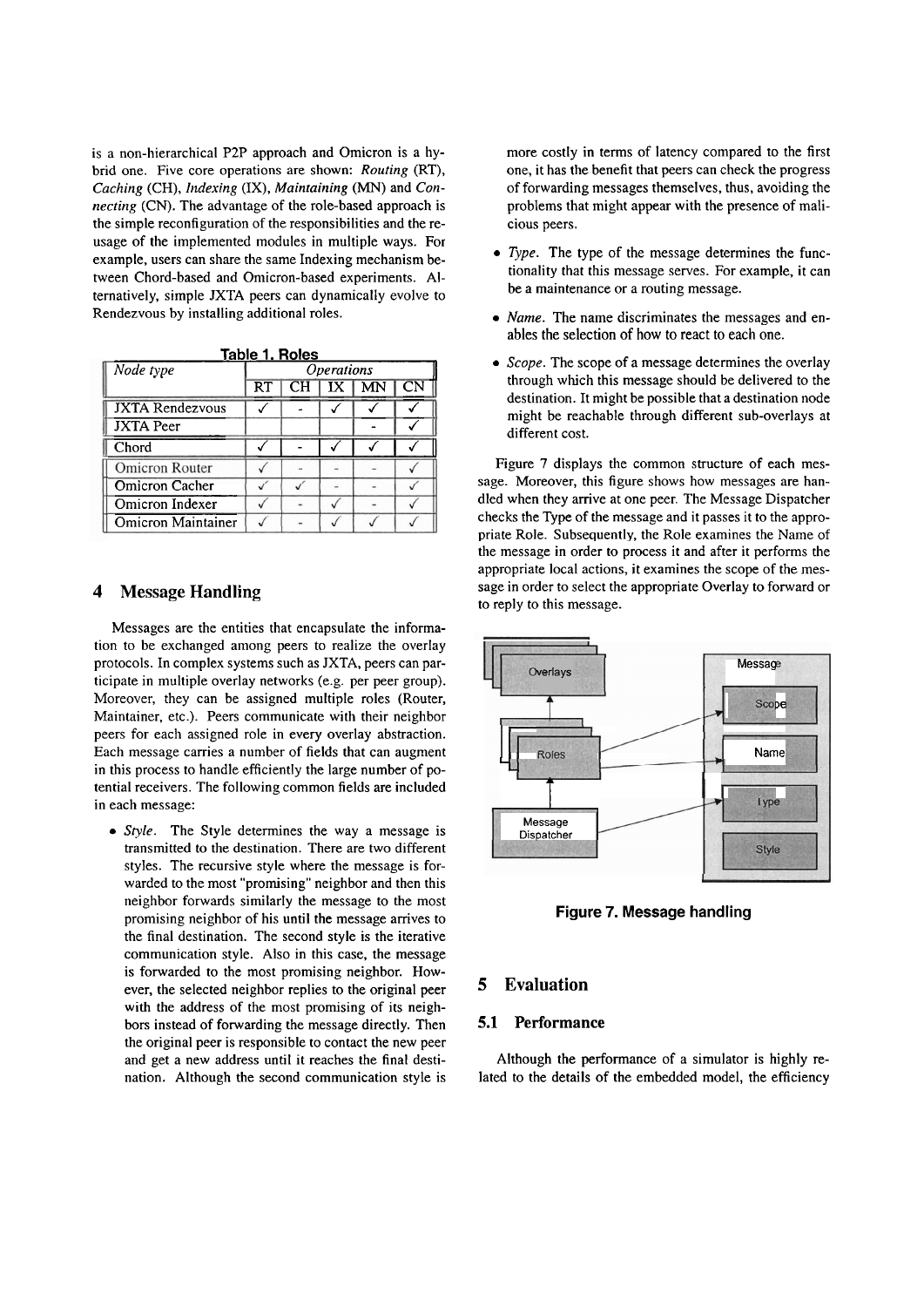of the implementation itself plays an important role for the acceptance of the tool. Using profiling tools, the implementation and in some cases the design of the tool has been improved. Figure 8 provides two graphs that demonstrate the consumption of the resources during a number of experiments. As it can be easily obtained from those graphs, both the memory consumption and the execution time increase linearly with respect to the size of the topology. This is very important and proves in a certain degree the validity of the implementation.

Initially, J-Sim was selected to model the details of the underlying network. Although that solution offered a rich model, the performance was heavily decreased. The analysis of the results of profiling the used resources while using the simulator showed that approximately 75% of the CPU and memory was consumed by the J-Sim component. Thus, this led to the development of the lightweight approach described in Section 2.4. The selection of the heavy J-Sim based solution is still available in cases where a very detailed model is necessary.

However, in order to evaluate better the information provided by these graphs it is necessary to describe the experiments in more detail. They include the construction of Omicron overlays and the construction of clusters with peers assigned to Omicron roles. They were performed using a laptop at 1.0 GHz speed and 384 MB memory. The employed JVM was JDK1.4. In Summary, it can be derived that it takes less than a minute time and less than 200 MB of memory to construct a complex overlay like Omicron of size 100.000 active nodes. The observed linearity in terms of physical resources promises simulation experiments sized as large as half a million nodes in moderately more powerful machines dedicated for simulation.

# **5.2 Visualization of Experiments**

In order both to demonstrate the results and observe/debug the simulated experiments, graphical tools are necessary. A variety of graph tools can be used to get graphs similar or more complicated than the ones provided in the previous section. However, the graphical animation of the experiment provides additional information about the experiments, which can add great value. For this reason, the simulator can generate Nam-like traces that can be consumed by the Nam tool (Network animator). Since Nam has been designed to fulfil the needs of Ns-2 [8] and its implementation was based on C++ and Tcl languages, an alternative tool proved to be more useful for the needs of the simulator. This is Javis (Java Visualizer) **[9].** It is capable of tracing Nam-files, but with more clear software architecture. Javis was enhanced to fit to the needs of the P2P simulator in three ways:

*Support directed links.* Javis and Nam support only



**Figure 8. Simulator Performance** 

bidirectional links.

- *Control overlay topology.* P2P overlay networks can be displayed easier.
- *Remove failed nodes und links.* Javis as well as the original Nam have no ability to remove failed nodes and links.

### *6* **Conclusions**

Though simulation alone is not sufficient to guarantee successful deployment of P2P Systems over the Internet, it is an obligatory step in the development cycle.